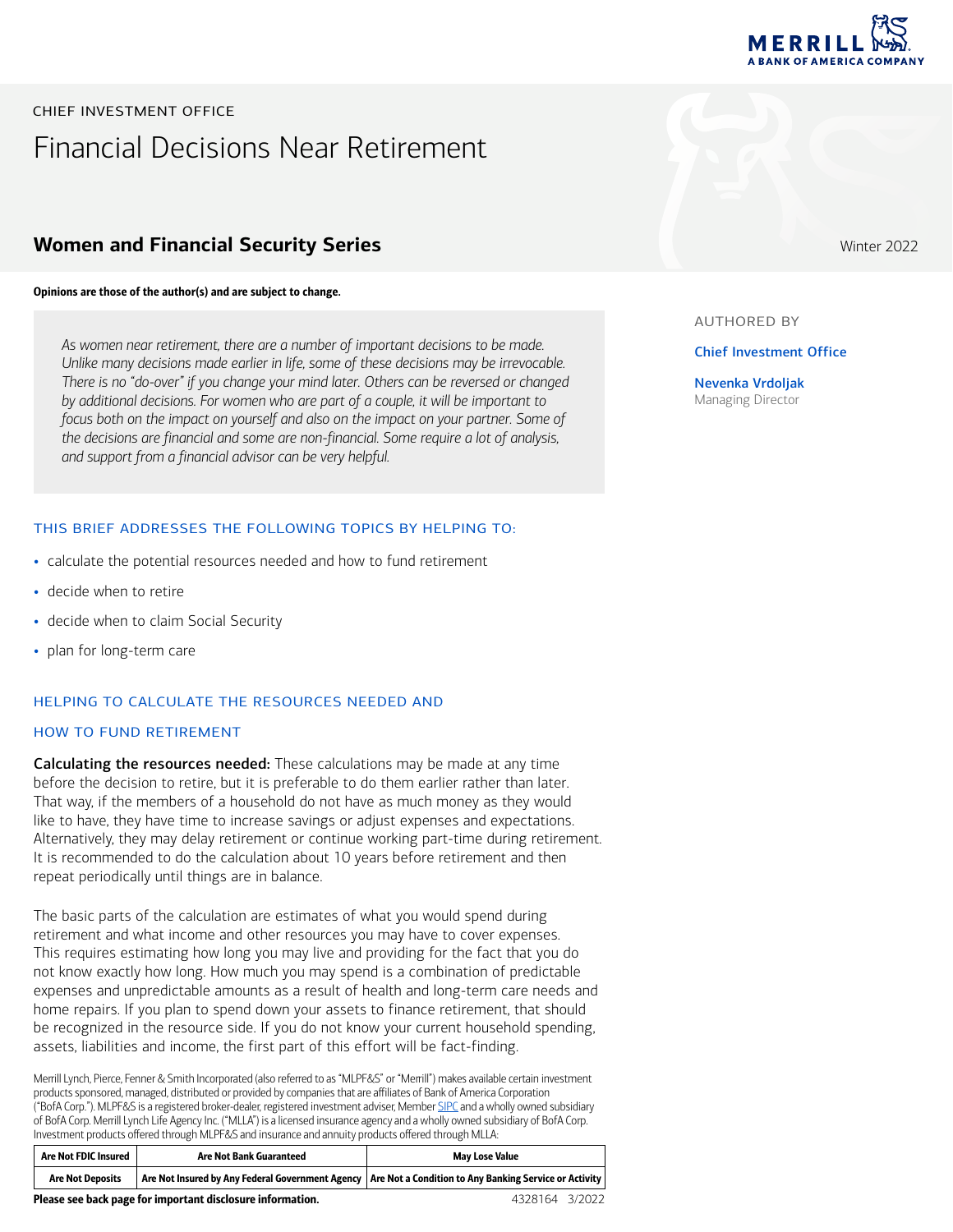<span id="page-1-1"></span>**Estimating how long you may live:** To calculate how much you may need in retirement, you should estimate life expectancy. Many people underestimate how long they will live. It is important to remember that length of life is variable, and some people live past [1](#page-1-0)00 years.<sup>1</sup> Couples need to remember that one is likely to die first, and most often it is the wife who will survive as a widow.<sup>2</sup> Retirement assets need to last through the life of the remaining spouse.

<span id="page-1-3"></span>Expecting spending in retirement: You should estimate your spending in retirement based on your situation and expected activities. Expenses will likely be different from the time before retirement. After retirement, there may be no work-related expenses, no more saving for retirement. Most people spend less after retirement, but some spend more. Employer-provided health coverage will likely no longer be available, and often premiums may increase and then change if you become eligible for Medicare. There are also changes after retirement. For example, if a couple has a child who is graduating from college, there are no more current college bills to pay. Mortgages and other debt may be paid off at different times. Remember that expenses typically go up with inflation.

Some people travel a lot early in retirement and then slow down. Some items of expense are often overlooked; for example, many people help family members including adult children, grandchildren or parents. If these expenses are likely, they should be accounted for and included in all estimates.

<span id="page-1-5"></span>Expected resources for retirement: Expected retirement resources may include Social Security, pensions and income generated from assets. The Social Security Administration website allows an individual to estimate his or her own Social Security benefit but does not make an accurate calculation for the household when both partners work.<sup>3</sup> Information about pensions is usually obtained from the plan sponsor. Individuals who are covered by a pension in their current job may get an annual benefit statement. That statement may show both the pension earned today and an estimated pension based on continued employment.

Exhibit 1 shows the median annual income from several sources only for people who receive income from that source. For each source of income, typically older men receive more than older women.

## Exhibit 1: Median annual income received by source among women and men age 65 and older who received income from the source

| <b>Source</b>      | <b>Women</b> | Men      |
|--------------------|--------------|----------|
| Social Security    | \$14,796     | \$19,176 |
| Pensions           | \$12,219     | \$18,136 |
| Earnings           | \$27,266     | \$46,492 |
| All income sources | \$21,245     | \$35,808 |

Source: Based on 2020 Current Population Survey Annual Social and Economic (ASEC) Survey. These figures are derived from a small sample size and may vary from your individual situation.

Households with investments should also decide to what extent they plan to use asset income, plus whether and how to spend down assets to finance retirement. One option is to use part of the assets to buy an annuity. A lifetime income annuity is a financial contract with an insurance company tthat in exchange for a lump sum payment by the "annuitant" they receive a stream of income over their lifetime. If income from Social Security and pensions do not cover your essential expenses, one could consider allocating some assets to lifetime income annuities.<sup>[4](#page-1-6)</sup> It should be noted that Social Security is indexed for inflation, but most pension payments and annuities are not.

- <span id="page-1-7"></span><span id="page-1-0"></span><sup>[1](#page-1-1)</sup> The Actuaries Longevity Illustrator is a useful tool that can be used to provide an estimate of life expectancy[longevityillustrator.org](http://longevityillustrator.org).
- <span id="page-1-2"></span> $2$  According to a 2020 report by the Women's Institute for a Secure Retirement (WISER) women are three times more likely to experience the death of a spouse than men.
- <span id="page-1-4"></span>[3](#page-1-5) Refer to: [ssa.gov/OACT/quickcalc/](http://ssa.gov/OACT/quickcalc/)

<span id="page-1-6"></span>[4](#page-1-7) All annuity guarantees and payout rates are backed by the claims-paying ability of the issuing insurance company. They are not backed by Merrill or its affiliates, nor do Merrill or its affiliates make any representations or guarantees regarding the claims-paying ability of the issuing insurance company.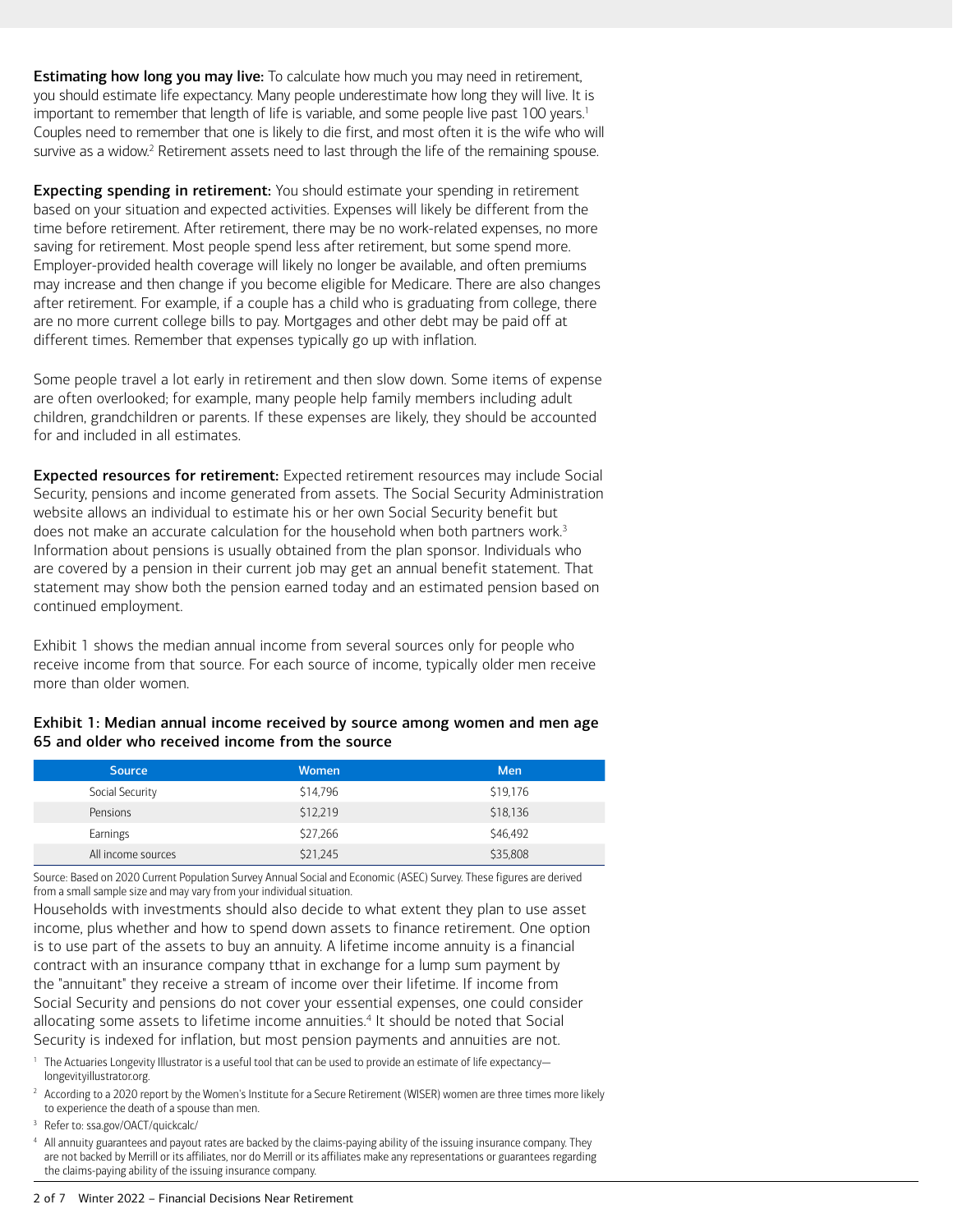Another option is to gradually withdraw an annual amount from your assets. Many in the financial services industry advocate the "4% rule," which states that households can realistically afford to spend 4% of their wealth each year. We offer what we believe is more nuanced guidance regarding the rate at which retirees can sustainably spend. This is critically dependent on their ages and risk tolerance. We believe there is no one-sizefits-all guidance for spending rates.<sup>5</sup>

#### <span id="page-2-1"></span>HELPING TO DECIDE WHEN TO RETIRE

- Deciding when to retire is a major decision. Affordability is a key component of this decision and is critical in helping individuals define their options. Affordability may be considered together with strategies about downsizing spending and possibly housing.
- But there are a number of other issues and considerations for women:
	- Married women may need to decide whether to retire at the same time as their husbands. It is not uncommon for couples to retire at separate times.
	- Some women retire (or cut their work schedules) because of a partner, parent or grandchild who they expect to spend time with or provide care to.
	- Divorced women may have some of the couple's retirement assets as part of their settlement. However, often affordability is a big issue for divorced women.
	- Defining retirement dreams. It is important to focus on what the members of the household are trying to achieve. For women with partners, that may mean the couple's activities but also each person's own activities.

Many people decide to retire earlier than planned. Some of the common reasons include poor health, family caregiving needs, desires of a spouse or another family member or difficulties at work.

Some people are influenced by the retirement age provisions of Social Security and pensions. These provisions define when benefits would likely be collected and how much provided. They include:

- Social Security retirement benefits are typically claimed between ages 62 to 70. There is a significant difference in benefits depending on claiming age.
- Social Security full benefit retirement age for a person born in 1960 or later is rising to 67; Medicare is available at age 65.
- Most private sector defined benefit plans have a normal retirement age of 65; many have an early retirement age of 55 with a service requirement.
- Military, civil service, police, fire and teacher pension plans often have earlier retirement ages than private sector pension plans.

Later retirement often improves the economic situation because there is the potential for more years for assets to grow, more years to save, higher Social Security income and more years of employer-provided health coverage. Assets are also needed for a shorter time. For people with pensions, income from them may increase as well.

<span id="page-2-0"></span><sup>&</sup>lt;sup>[5](#page-2-1)</sup> For further details see: Suri, Vrdoljak and Liu "Beyond the 4% rule: Determining Sustainable Retiree Spending Rates." Chief Investment Office, 2022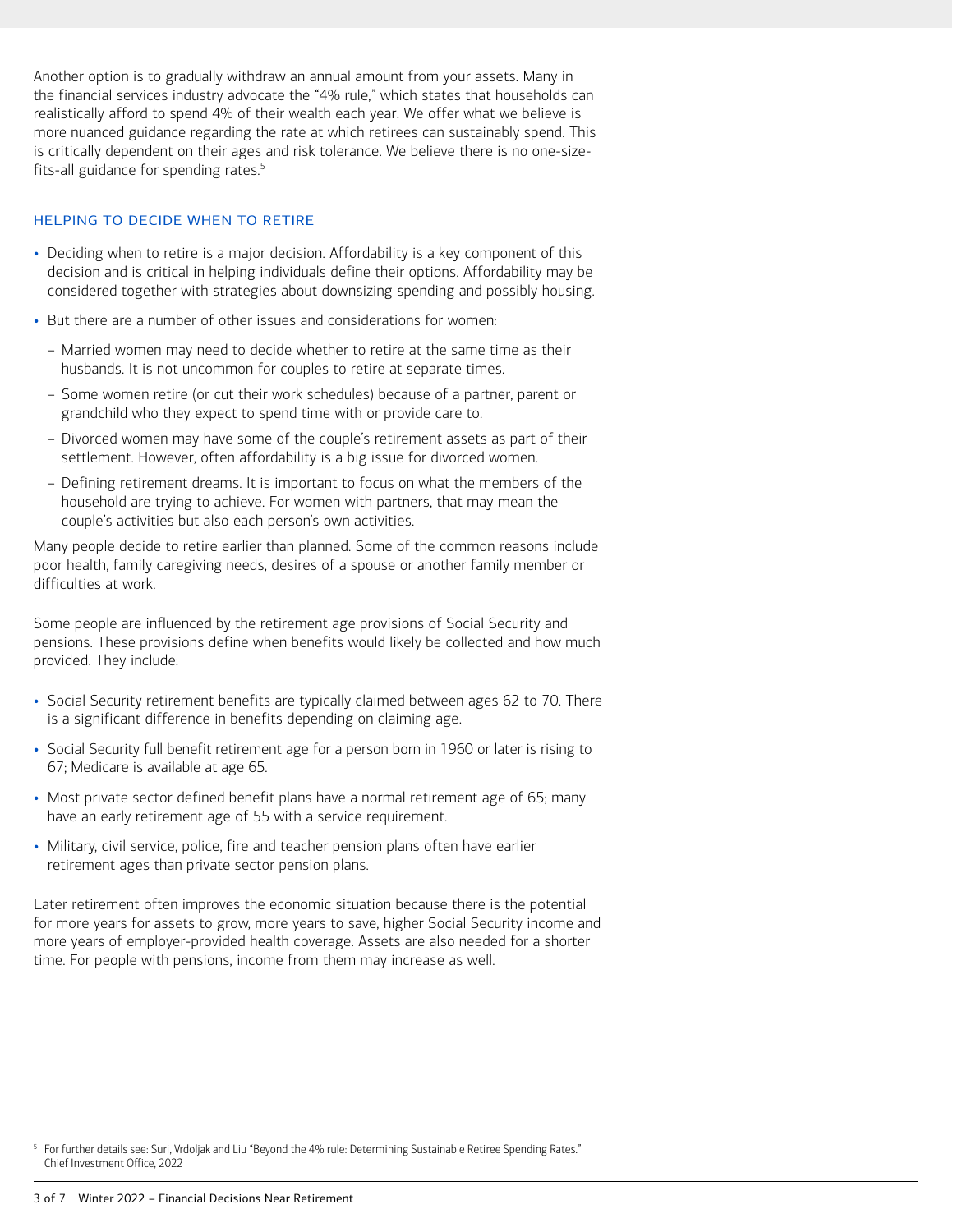Benefits of delaying retirement—Hypothetical example: Jane, who is single, will have a 401(k) and Social Security for her retirement income. To make amounts for different retirement ages comparable, all figures in the table are shown in real dollars (that is, adjusted for inflation). The 401(k) retirement income reflects an annuity factor for an inflation-adjusted annuity. Thus, the benefits of delaying retirement include both the increase in value of the 401(k) and the annuity factor increasing with age.

The example shows that Jane would see a 41% increase in monthly income if she delays retirement for four years. This increase is due to a combination of higher Social Security, annuity income and more savings. Starting Social Security at age 62 results in lower payments than starting at age 66.

If Jane retires at age 62, does not purchase an annuity and lives to age 95, she will have a 401(k) balance of \$507,359 to spread over 33 years—in addition to Social Security of \$914 per month (inflation indexed). If she waits to retire until age 66, she will have a 401(k) balance of \$641,421, and she will be spreading this larger amount over 29 years until age 95. She will also have a higher Social Security benefit of \$1,241. The increases in Social Security in this example mostly reflect adjustments applied to Jane's benefits for taking Social Security before age 66. The example assumes Jane has more than 35 years of earnings at an inflation-adjusted \$40,000 per year. (Note: The highest 35 years of income is used to calculate Social Security benefits.) Because of this, the example does not show a benefit from Jane having more years of earnings.<sup>[6](#page-3-0)</sup>

## <span id="page-3-1"></span>Exhibit 2: Deciding when to retire: Jane, a single female

| Retirement age | 401(k) balance | <b>Annuity income</b><br>per \$100,000 | <b>Monthly annuity</b><br><i>income</i> | <b>Monthly Social</b><br><b>Security</b> | <b>Total monthly</b><br><i>income</i> | Increase vs. 62 |
|----------------|----------------|----------------------------------------|-----------------------------------------|------------------------------------------|---------------------------------------|-----------------|
| 62             | \$507.359      | \$310.00                               | \$1.573                                 | \$903                                    | \$2.476                               |                 |
| 64             | \$570.073      | \$330.83                               | \$1,886                                 | \$1.064                                  | \$2.950                               | 19%             |
| 66             | \$641.421      | \$352.50                               | \$2.261                                 | \$1.241                                  | \$3.502                               | 41%             |

This example uses the following assumptions:

- The case study presented is hypothetical and does not reflect an actual client. It is for illustrative purposes only and results will vary.
- 401(k) balance: Jane earned \$40,000 per year in real dollars beginning at age 22 and saved an average of 10% per year until age 62 and 15% per year on any earnings after age 62.
- The assumed real return on the 401(k) is 5% per year.
- Monthly Income: The full 401(k) balance is used to provide monthly income.
- Annuity Factor: This is based on estimated rates for an Single Premium Immediate Annuity (SPIA) with a 2.6% COLA annuity as of 2/9/2022. (Annuity quotes provided by CANNEX.)
- Monthly Social Security: This is based on Social Security Quick Calculation. Assumes \$40,000 in real annual earnings beginning at age 22. Assumes monthly benefits start at the beginning of retirement.

• The additional contribution of the 401(k) to retirement income from delaying retirement reflects: 1) growth from investment returns, 2) growth from additional contributions and 3) the fact that, because of the delay, the 401(k) will be spread over a shorter number of retirement years. The analysis is on a pretax basis.

Source: Chief Investment Office

<span id="page-3-0"></span><sup>[6](#page-3-1)</sup> For additional examples and discussion on the benefits of delaying retirement refer too: Society of Actuaries (2017) "Big Question: When Should I Retire?" [soa.org/globalassets/assets/files/research/research-pen-big-question.pdf](http://soa.org/globalassets/assets/files/research/research-pen-big-question.pdf)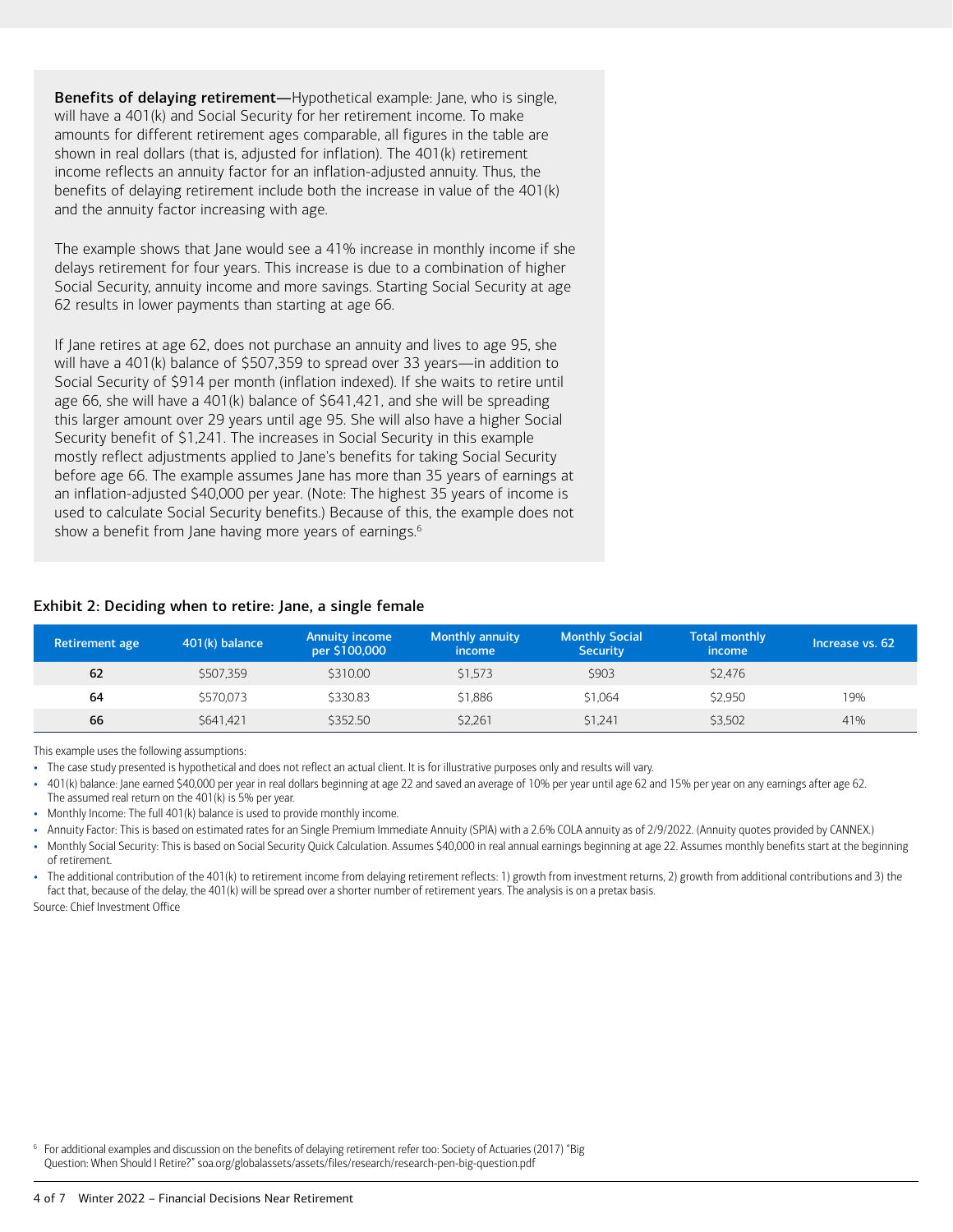#### HELPING TO DECIDE WHEN TO CLAIM SOCIAL SECURITY

<span id="page-4-1"></span>Social Security often plays an important role in providing retirement security for women. The Social Security Administration reports that almost 50% of elderly unmarried women who receive Social Security benefits rely on them for 90% or more of their income.<sup>7</sup>

The choice of when to claim: The choice of when to claim Social Security is among one of the most important financial decisions that women retiring make. Social Security retirement benefits are likely claimed between ages 62 and 70. Most people claim at age 62, the earliest claiming age. The longer someone waits to claim Social Security, the higher the monthly benefits. Someone claiming Social Security at the full retirement age (FRA), currently 66, receives a full benefit. Someone claiming Social Security at age 62 receives 70% of the benefit due, while someone claiming at age 70 receives 124% of the benefit (Exhibit 3).

## Exhibit 3: How monthly benefits vary based on claiming age

|                           | Age<br>claimed | Percent of<br>full retirement<br>age benefit | <b>Annual benefit</b><br>payable to<br>claiming age |
|---------------------------|----------------|----------------------------------------------|-----------------------------------------------------|
| Earliest possible age     | 62             | 70.0%                                        | \$12,600                                            |
|                           | 63             | 75.0%                                        | \$13,500                                            |
|                           | 64             | 80.0%                                        | \$14,400                                            |
|                           | 65             | 86.7%                                        | \$15,606                                            |
|                           | 66             | 93.3%                                        | \$16,794                                            |
| Full retirement age is 67 | 67             | 100.0%                                       | \$18,000                                            |
|                           | 68             | 108.0%                                       | \$19,440                                            |
|                           | 69             | 116.0%                                       | \$20,880                                            |
| Latest possible age       | 70             | 124.0%                                       | \$22,320                                            |

Source: Social Security Administration. Available at [socialsecurity. gov/OACT/quickcalc/](http://socialsecurity.gov/OACT/quickcalc/) accessed February 2022. Source: Chief Investment Office.

<span id="page-4-3"></span>Guidelines to consider when claiming: Below are some guidelines to consider when deciding when to claim Social Security[:8](#page-4-2)

- <span id="page-4-5"></span>• Unmarried women whose life expectancy is average should consider waiting until age 69 or 70 to claim.[9](#page-4-4)
- For many married women, it makes sense for the higher earner to delay claiming benefits.
- Those who (due to poor health or some other reason) have very short life expectancies should consider claiming benefits at 62, the earliest possible age, but only after analyzing the potential effect on survivor benefits.

## HELPING TO PLAN FOR LONG-TERM CARE

While women often spend time caregiving before retirement or early in retirement, they are less likely to have a family caregiver. That makes having financial resources for longterm care particularly important for women.

**Duration of care:** Research shows that 79% of women and 58% of men aged 65 and older can be expected to need long-term care at some point, and that average lengths for care were 3.7 years for women and 2.2 years for men. More than 70% of nursing home residents are women and over three-fourths (75.7%) of residents in assisted living communities are women[.10](#page-4-6)

- <span id="page-4-7"></span><span id="page-4-0"></span>[7](#page-4-1) [Social Security Administration "Fact Sheet: Social Security is Important to Women" \(2016\) ssa.gov/news/press/](http://ssa.gov/news/press/factsheets/ss-customer/women-ret.pdf) factsheets/ss-customer/women-ret.pdf
- <span id="page-4-2"></span><sup>[8](#page-4-3)</sup> For additional details on strategies to consider refer to: Suri and Vrdoljak "Claiming Social Security" Chief Investment Office, Summer 2021
- <span id="page-4-4"></span>[9](#page-4-5) According to the U.S. Department of Labor (2022) At age 65, women can expect to live an average of 21.7 more years and men an average of 19.1 more years.
- <span id="page-4-6"></span><sup>[10](#page-4-7)</sup> [Source: American Association for Long-term Care Insurance aaltci.org/long-term-care-insurance/learning-center/for](http://aaltci.org/long-term-care-insurance/learning-center/for-women.php)women.php, Accessed Feb. 2022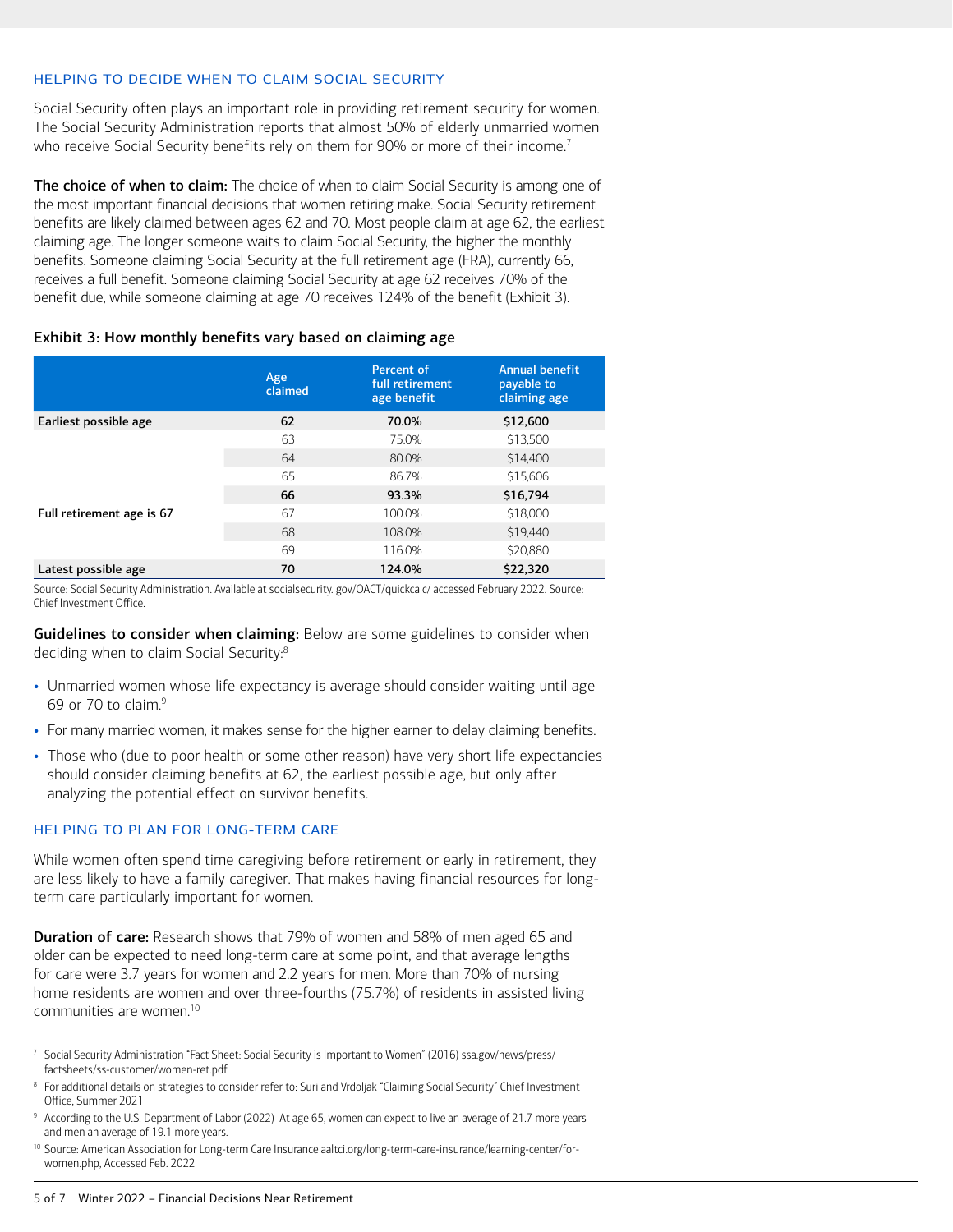<span id="page-5-1"></span>Costs associated with long long-term care: On average, women will have healthcare costs 39% higher than the average for men in retirement, paying an additional \$194,000 (Exhibit 4).[11](#page-5-0) This is because women may live longer and are more likely to spend years alone and have to rely on formal long-term care in their later years. The costs below illustrates a lifetime present value, much of which consists of premiums and copayments that are paid each year.

## Exhibit 4: Average out-of-pocket healthcare costs through retirement, including long-term care



Source: AgeWave and Merrill (2021) Women & financial wellness: Beyond the bottom line.

Options for funding long-term care costs: Retirees at all ages, including those age 85 and over, underestimate the likelihood that they will need long-term care and overestimate their ability to pay for it. Retirees also overestimate how much Medicare will pay for long-term care. It pays for the first 90 days only. Medicaid is a last resort for people who have spent down their assets.

Two ways to consider for future long-term care needs are to self-insure by setting aside assets or to purchase long-term care insurance coverage. Long-term care insurance can be a big help, but relatively few people have such coverage. There are several different types of long-term care insurance coverage. This need not be an "either/or" choice.<sup>[12](#page-5-2)</sup>

## **CONCLUSION**

As women near retirement, planning becomes more intense. Women must make decisions, even knowing that market fluctuations or other changes will occur once retirement begins. The plan should allow flexibility for such changes. Women who are part of a couple could link their plans to those of the family, while keeping in mind the likelihood that they may ultimately be alone. Women should understand what resources they have and may need to fund a retirement that could last 30 or more years. When a woman retires, there may be far-reaching implication. If it's later, she has potential to save more and invest before and less time requiring funds afterward. When to claim Social Security is another very important decision. Women are more likely than men to need long-term care. It is important for women to plan early so that the high cost of long-term care does not threaten their financial security.

<span id="page-5-0"></span><sup>[11](#page-5-1)</sup> AgeWave and Merrill (2021) Women & financial wellness: Beyond the bottom line.

<span id="page-5-2"></span><sup>[12](#page-5-3)</sup> For a thorough discussion of these and other options, see "Healthcare Costs in Retirement: Preparing Today to Protect Your Wealth Tomorrow," Merrill A Bank of America Company, 2021.

This material should be regarded as educational information on Medicare and healthcare costs and is not intended to provide specific healthcare advice. If you have questions regarding your particular situation, please contact your healthcare, legal or tax advisor.

# TIPS

- Plan for a long retirement.
- Carefully consider when to retire.
- Carefully time your claim to Social Security; spouses should coordinate their decisions.
- <span id="page-5-3"></span>• Long-term care insurance is particularly important for women.
- Understand how you are going to maintain health insurance in retirement.
- Remember that things change during retirement.